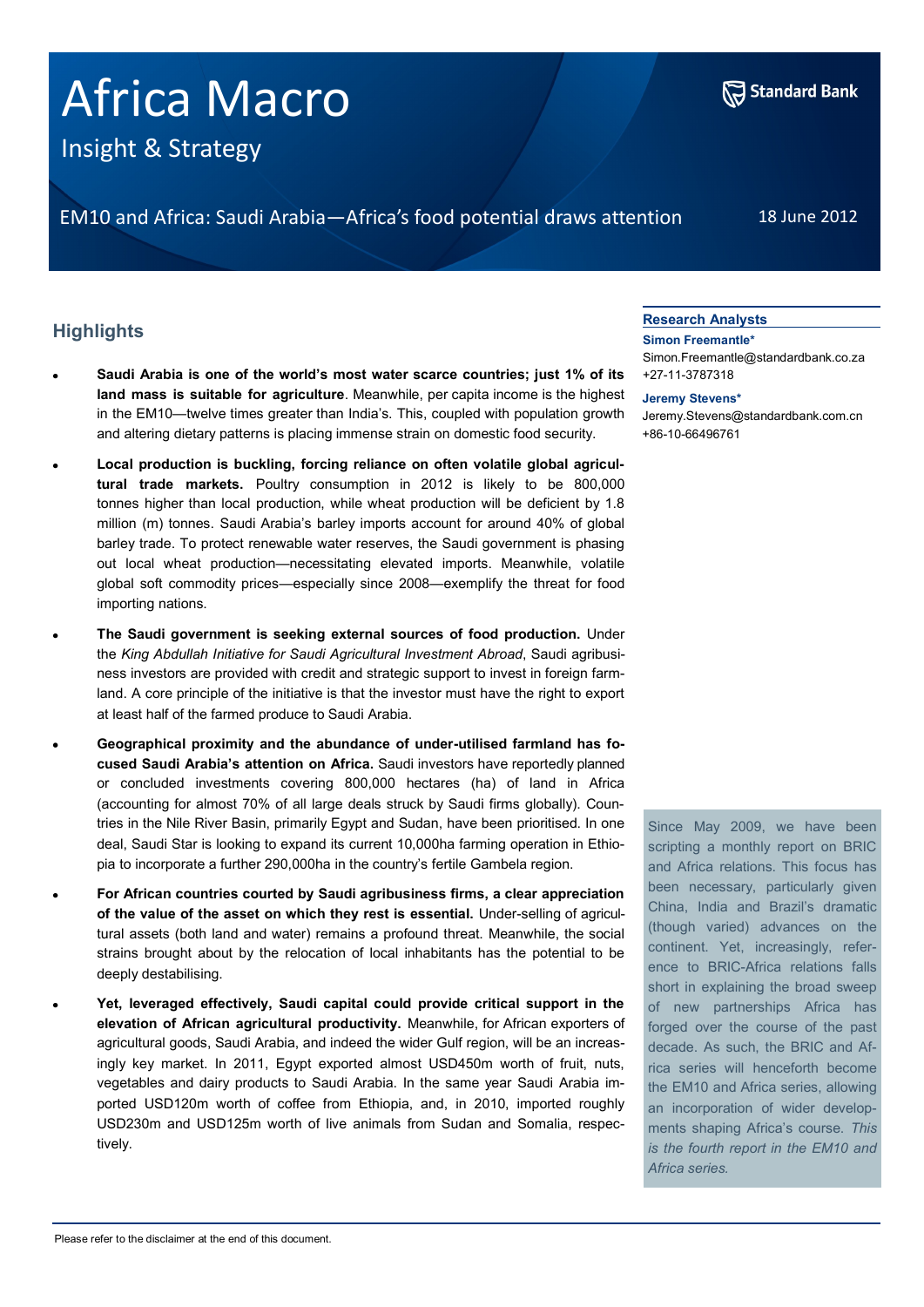## **Introduction**

Saudi Arabia's rising, more affluent population is giving rise to a steady elevation in food demand. Meanwhile, the country's ability to meet this demand sector is waning, primarily due to a critical shortage of renewable water reserves. It is in this context where connections to Africa become pronounced. As pressure continues to build on the globe's ability to produce affordable food for its growing population, partnerships with relatively under-farmed countries, the bulk of which are in Africa, will be critical. Saudi Arabia's intentions in this regard are clear—and form the crux of their inclusion in the EM10.

## **Trade: Saudi oil exports are dominant**

Briefly considering Saudi Arabia-Africa trade relations provides comparative context. Last year, Saudi-Arabia's trade with Africa trade amounted to approximately USD15.8bn, meaning that Saudi Arabia was Africa's sixth-largest EM10 trade partner (Figure 1). Saudi exports to Africa amounted to USD12.6bn last year, and consisted mostly of mineral fuels (predominantly crude oil) and, to a lesser extent, plastics.

Roughly two-thirds of Saudi Arabian exports to Africa were channelled to South Africa (USD4.4bn) and Egypt (USD2.5bn) in 2011. Of exports to South Africa, over 80% (USD3.9bn) consisted of crude oil, with just 5% (USD247m) consisting of organic chemicals, 3% of plastics and articles of plastic (USD130m) and fertilizers (USD135m), respectively. A similar map, though with a stronger leaning to Saudi Arabian exports of plastics and articles of plastics (USD610m) is true for Egypt (Figure 2).

Saudi Arabian imports from Africa last year totalled approximately USD3.2bn—with roughly 60% coming from Egypt (USD1.9bn), with a further 12% from South Africa (USD360.4m). Imports from Egypt were fairly diverse, consisting of iron and steel (and articles of iron and steel) (30%); edible fruit and nuts (9%); dairy products (7%); vegetables (7%); and electrical and electronic equipment (7%). Overall, given the weight of Saudi Arabian oil exports to Africa, the country ran an overall trade surplus with the continent of approximately USD9.4bn last year.

## **Investment: spurred by food demand**

Relatively robust economic growth, as well as a rising, youthful, and more affluent population is elevating per capita food consumption in Saudi Arabia. Several indicators bear testimony to these alterations:

Saudi Arabia's population is expected to increase from 27.4m today, to 45m by 2050. Today, half of the population is younger than 25 years old.





■Africa trade, 2011 ● Share of EM10-Africa trade (RHS)

*Sources: ITC; WTO; Standard Bank Research*

**Figure 2: Saudi exports to South Africa and Egypt, 2011**



Exports to Egypt (USDm)

**Exports to South Africa (USDm)** 

*Sources: ITC, WTO, Standard Bank Research*



*Sources: IMF; Standard Bank Research*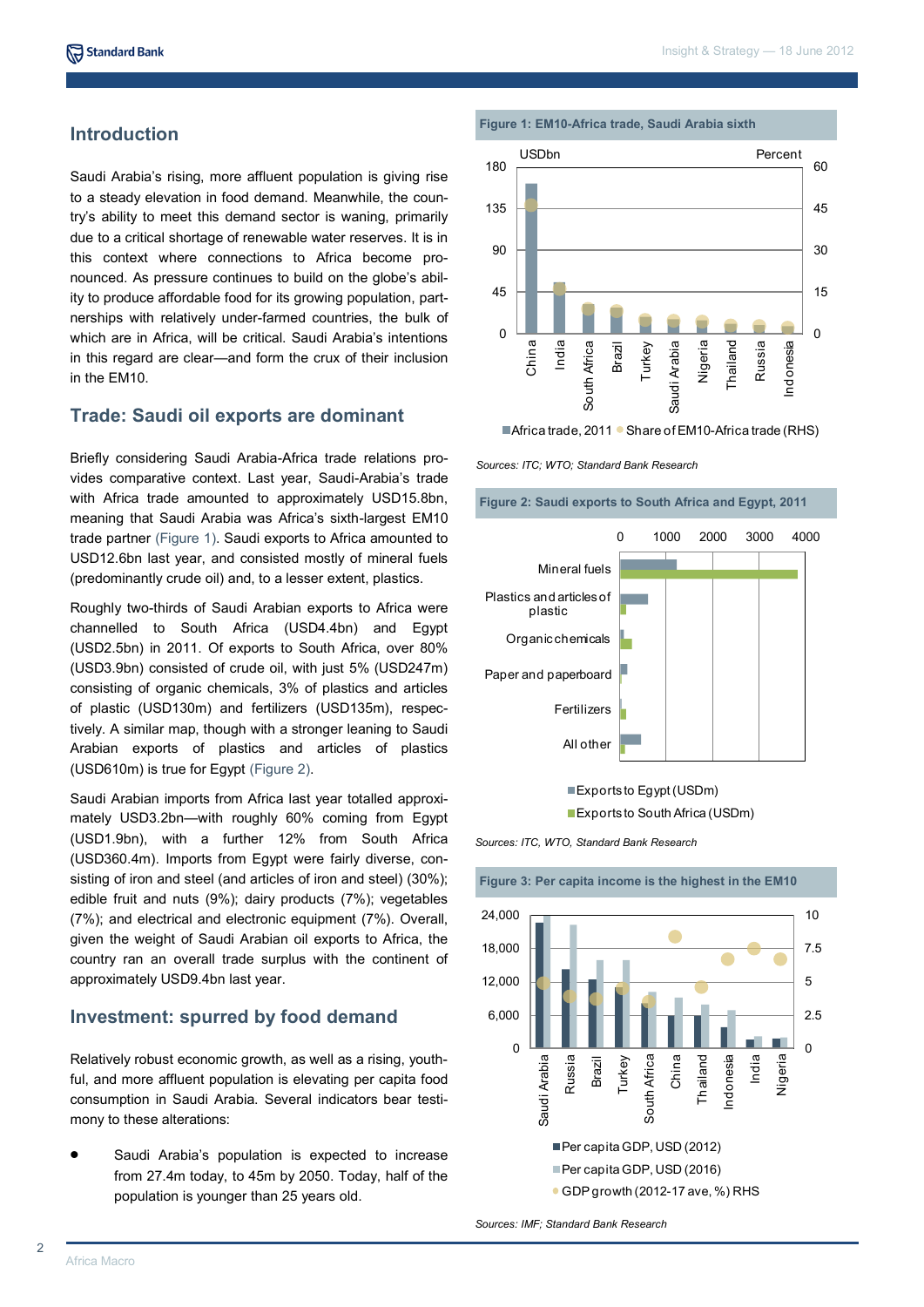- Saudi Arabia's per capita income—at around USD20,200 this year—is the highest in the EM10, double Turkey's, twelve times greater than India's and almost four times greater than China's (Figure 3).
- Having stood at USD1,500 last year, per capita food consumption is expected to swell by 40%, to USD2,100 by 2016, well above many of Saudi Arabia's emerging market peers (Figure 4). Total nominal food consumption amounted to USD42bn last year, and is likely to expand to USD66bn by 2016.
- Meanwhile, consumer habits are also altering already, Saudi Arabia accounts for 75% of the Gulf's fast food consumption.
- Total mass grocery retail sales amounted to USD26bn last year, and are expected to increase by 70% to touch USD45bn by 2016 (BMI, 2012b).
- In 2011, Saudi Arabia's food, drink and tobacco imports totalled an estimated USD13.1bn—compared to exports of USD2.5bn, forging a deficit of USD10.6bn. By 2016 this deficit is expected to widen to USD15.6bn as imports rise to USD18.1bn and exports contract to USD2.1bn (BMI, 2012b).

## *Meanwhile, local production is under strain*

For the most part, rising Saudi food demand is not being met by increased local production. With the exception of dairy produce, there is a significant and growing gap between local production and consumption of key agricultural commodities. Local poultry production in 2012 is likely to be almost 800,000 tonnes lower than consumption, while wheat production will be deficient by around 1,800,000 tonnes and corn by 1,880,000 tonnes (Figure 5).

These shortfalls are structural, created mostly by severe limitations on Saudi Arabia's agricultural sector brought about principally by limited availability of arable land and severe scarcity of renewable water. Just 1% of Saudi Arabia's land mass qualifies as agricultural land. Meanwhile, in line with the demographic adjustments outlined above, water consumption has doubled since 2006—from 960bn gallons, to 2,130bn gallons in 2012. Desalination plants do provide around 3.4m cubic metres of water per day (much of which is used for human consumption), but the process is costly and energy-intensive (BMI, 2012c). Estimates also suggest that a further increase in water consumption to 3,125bn gallons by 2016 is plausible (Figure 6). The Maplecroft Water Stress Index ranks Saudi Arabia as the fourth-most water-stressed country in the world (behind Bahrain, Qatar and Kuwait) (Maplecroft, 2011).

These strains have driven the Saudi government to decide to phase out local wheat production. By 2016, the government



*Sources: Business Monitor International (BMI); Standard Bank Research*





*Sources: BMI; USDA; Standard Bank Research*

**Figure 6: Water tensions are mounting**



*Sources: Ministry of Economy and Planning; BMI, Standard Bank*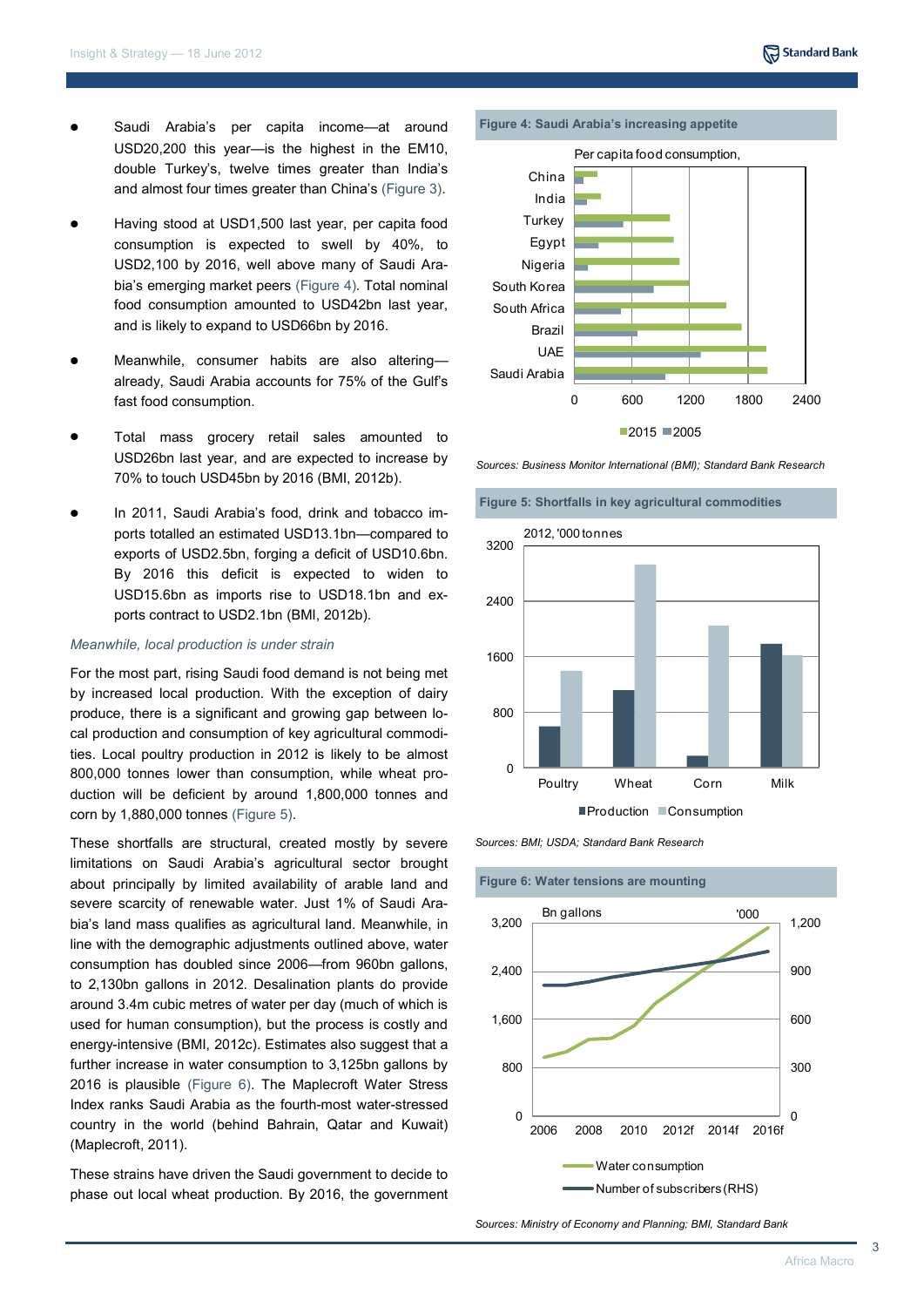will no longer purchase locally-grown wheat. As a result, wheat production is likely to contract by almost 50% to around 670,000 tonnes by 2015/16. Given profound local production shortfalls, Saudi Arabia's is principally turning to trade avenues for reprieve. Already, Saudi Arabia imports over 1m metric tonnes of rice per year, almost three times more than China. Poultry imports of 680,000 metric tonnes in 2011 were only 20% less than total poultry imports into the European Union. And barley imports of around 7m metric tonnes in 2011 accounted for over 40% of global barley trade for the year. According to the United States Department of Agriculture (USDA), Saudi Arabia's total wheat imports will reach 2.5m tonnes in 2012/13, of which 1.8m tonnes will be imported for human consumption. By 2020, Saudi Arabia is expected to import over 3.3m metric tonnes of wheat per year (Figure 7).

Unsurprisingly, agricultural imports from Africa are a defined feature of bilateral trade with the continent: in 2011, Saudi Arabia imported almost USD450m worth of fruit, nuts, vegetables and dairy products from Egypt, as well as USD120m worth of coffee from Ethiopia, and around USD100m of fruit and nuts from South Africa. And, in 2010, Saudi Arabia imported roughly USD230m and USD125m worth of live animals from Sudan and Somalia, respectively (Figure 8).

## *Attention is turning to new sources of agricultural production*

Yet, relying on food imports exposes Saudi Arabia to global volatility in supply, and price (Figure 9), especially as tight food supply tends to result in countries reigning in exports. As a means to offset this vulnerability, the Saudi government is clearly looking to leverage its considerable resources (official foreign exchange reserves officially stand at around USD560bn) to invest in offshore agricultural production as a means to ensure a long-term, reliable supply of staple commodities.

In order to support this drive, the Saudi government recently established the *King Abdullah Initiative for Saudi Agriculture Investment Abroad,* under which large Saudi agribusiness firms are provided with credit, as well as strategic and logistical support to invest abroad. In addition to preserving domestic food security, the initiative aims to establish a strategic reserve of basic food commodities to meet Saudi Arabia's needs and hedge against future food crises.

Factors considered in identifying suitable host countries for agricultural investments include the availability of resources and infrastructure, political and socio-economic stability, and favourable relations with the Saudi government. Under this initiative, bilateral government-to-government deals can be struck which allow more fluid access for Saudi firms in target markets. A guiding principle of the initiative is that the investor must have the right to export at least 50% of the farmed produce to Saudi Arabia. The primary products targeted are wheat, barley and corn, and the principally targeted countries

### **Figure 7: Imports will rise considerably**



*Sources: US Department of Agriculture; Standard Bank* 

**Figure 8: Imports from Africa (2011), agriculture matters**



*Sources: US Department of Agriculture; Standard Bank* 

**Figure 9: Price volatility harms net food importers**



*Sources: FAO; Standard Bank Research*

4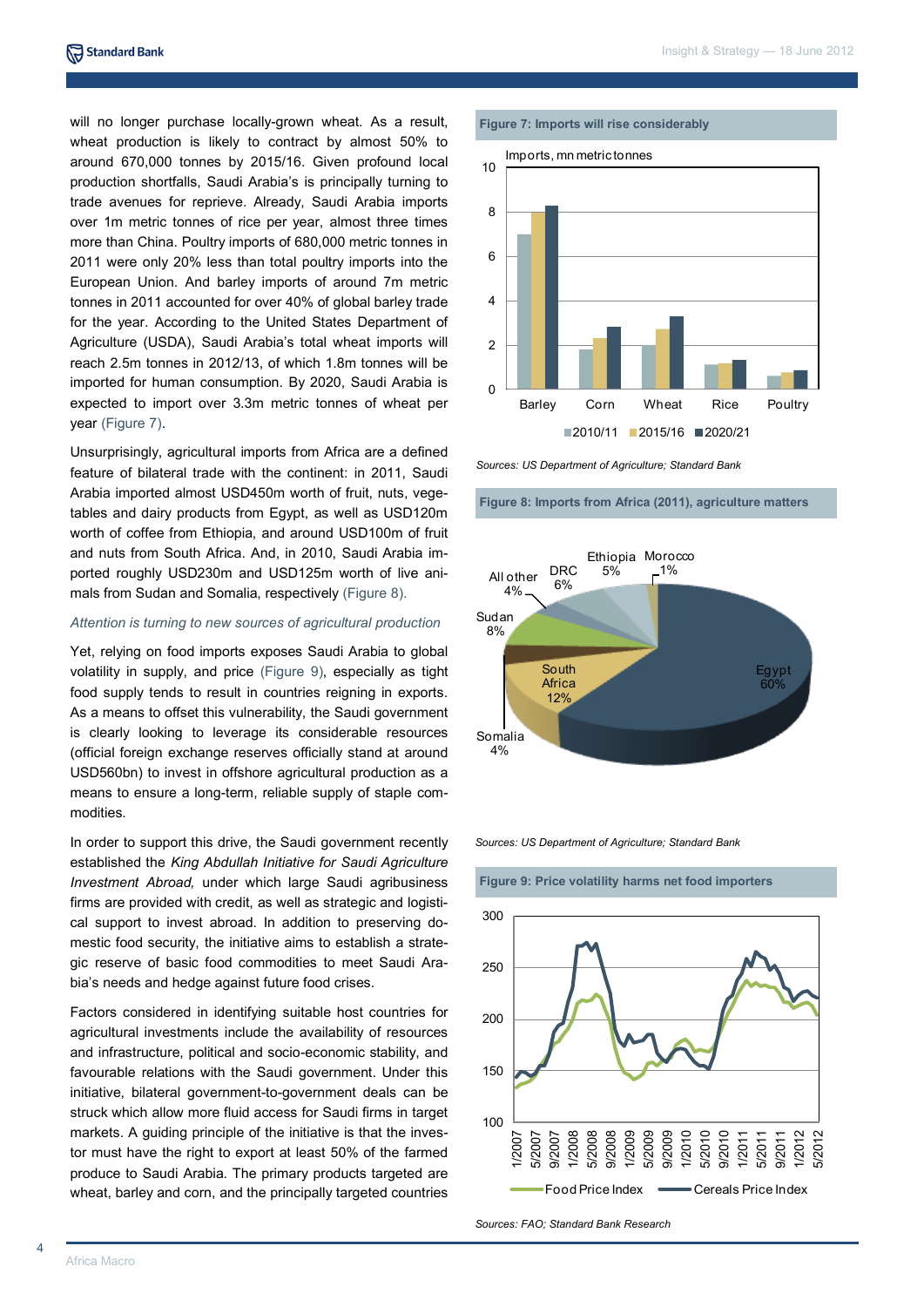are Sudan, Egypt, Ethiopia, Turkey, Ukraine, Kazakhstan, Philippines, Vietnam, and Brazil (Saudi Arabia Ministry of Agriculture, 2010).

Large Saudi agribusiness firms have heeded the government's call. In 2009, for instance, the Al Rajhi Group brought together a range of other large Saudi agribusiness firms to form a joint venture, Jenat, which aims to purchase between 150,000 and 200,000ha of overseas farmland, as well as the Far East Agricultural Company, which is mandated to focus on land for rice production in Asia (GRAIN, 2012).

## *And Africa takes centre stage*

Geographical proximity and abundance of supply of underutilised arable land *(see Africa Macro: Africa's dormant resources potential. 7 October, 2011)* has focused Saudi Arabia's outward investment attention on Africa. While reliable information quantifying the size of agricultural investments in Africa is often elusive, according to a recent GRAIN database (which considered large—10,000ha or above—foreign land deals), Saudi Arabia's activity on the continent is pronounced, and focused. Indeed, of the total area of almost 800,000ha covered by concluded and planned Saudi investments in foreign farmland, almost 70% are in Africa (Figure 10). Strong correlations with the investment factors outlined by the *King Abdullah Initiative for Saudi Agriculture Investment Abroad*, have meant that North, and to an extent East, Africa have been prioritised. Some of the larger recorded deals include:

*Egypt*: In 2007 the Egyptian government reportedly signed an agreement with the Al Rajhi Group for a project to produce wheat and feed crops for export to Saudi Arabia on 10,000ha of land in the first phase increasing to 52,500ha in the second phase. Also in Egypt, Jenat has invested USD18m to cultivate 10,000ha for barley, wheat and livestock feed.

- *Ethiopia*: The Ethiopian government's ambitious plans to lease an initial 3m ha of land to foreign investors have attracted the attention of Saudi firms. Saudi Star, owned by Sheik al-Amoudi, has begun farming on a 10,000ha plot it leased from the government in 2008 in the Gambela region. The company has plans to lease a further 290,000ha of land in southern Gambela. Saudi Star's stated ambition is to produce 1m tonnes of rice per year, as well as maize, teff, sugarcane and oilseed.
- *Mali*: Saudi company Foras International Investment Co. (which acts as the investment arm of the Organization of the Islamic Conference) has reportedly completed a pilot study on a 5,000ha plot it has under long-term lease in Mali's Office du Niger. Foras intends to expand land under lease in Mali to between 50,000-100,000ha as part of a wider bid to cultivate rice on 700,000ha in various African countries.
- *Mauritania*: In 2010, the Al Rajhi Group was report- $\bullet$ edly granted 50,000ha of land by the Mauritanian government. Al Rajhi is also said to be pursuing a USD1bn aquaculture project with Saudi-based National Prawn Company in the country.
- *South Sudan*: While details are limited, Norwegian People's Aid has reported that Saudi Prince Budr Bin Sultan has signed a 25-year lease covering 105,000ha of land in Gwit at a cost of USD125,000 per year.
- *Sudan*: The largest of several recorded deals in Su- $\bullet$ dan has been by Foras International Investment Co., which acquired an estimated 126,000ha of land in Sennar State for the production of cereals. In another



*Sources: GRAIN; Standard Bank Research*

## **Figure 10: Concluded land deals by Saudi firms**

**Figure 11: Large Saudi agribusiness investments in Africa**



*Sources: GRAIN; Standard Bank Research*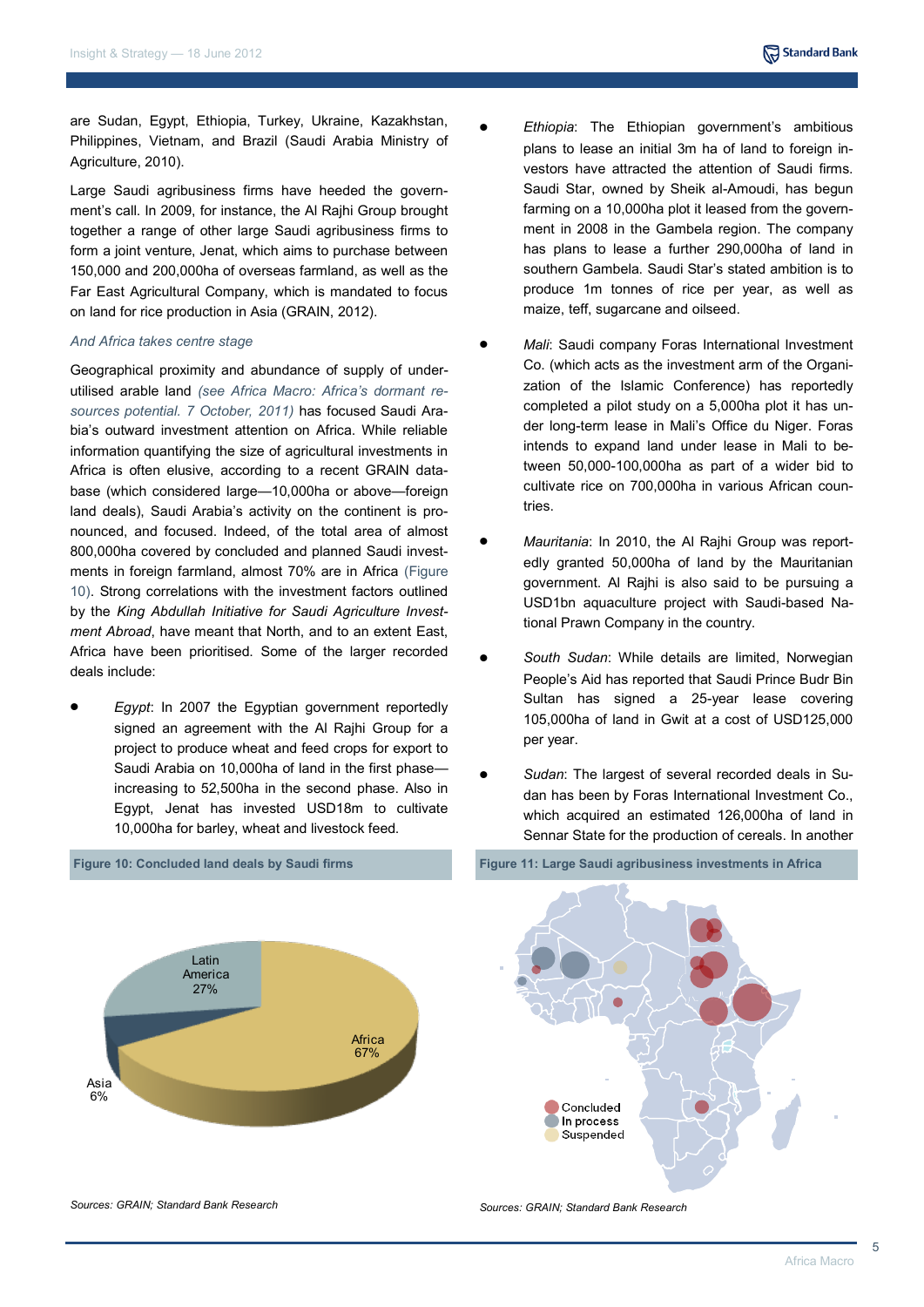deal, in February 2010, Saudi Arabia's National Agricultural Development Company (NADEC) announced the acquisition of 42,000ha of land in the Nile province (The Al Rajhi Group is an investor in NADEC).

*Zambia*: Menafea Holdings, established by Al Rajhi Group owner, Sheik Mohammed al-Rajhi, has announced plans to invest USD125m to develop a 5,000ha pineapple and fruit processing plant.

Other projects include a 10,500ha deal signed by Kingdom Agricultural Development Holding (KADCO) in Egypt; as well as three proposed or agreed projects by Foras International Investment Company: a 2,000ha proposed deal to produce rice in Mauritania; a 1,000ha USD100m investment in Nigeria; and a USD22m project to build a vertically-integrated poultry farm in Senegal (GRAIN, 2012). While not a direct investment in farmland, the recent (13 June, 2012) announcement of the USD2.4bn Saudi Arabia South African Holdings (SASAH), which intends to jointly invest in farming, mining and petrochemical opportunities, is notable.

## **Conclusion**

The rationale for Saudi Arabia's inclusion in the EM10 is clear—acute shortages of water and rising demand for food necessitate outward agricultural investments. With vast potential, Africa has absorbed much of this external focus with countries along the Nile River Basin clearly prioritised. To be sure, Saudi Arabia is not the only foreign entity pursuing African farmland: it is estimated that a total of over 3m ha of land has been leased out in Ethiopia, 5.6m ha in Sudan, and 2.6m ha in South Sudan. However, the fact that Saudi Arabia's programme has accelerated rapidly, emboldened by coherent government support, deserves attention.

For African countries courted by Saudi agribusiness firms, a clear appreciation of the value of the asset on which they rest is necessary. Under-selling of agricultural assets (both land and, perhaps more critically, water) remains a profound threat. Meanwhile, as large tracts of land are sold or leased off to foreign investors, the social strains brought about by the relocation of local inhabitants has the potential to be deeply destabilising. Attention focused on the negative ramifications, whether real or perceived, of foreign land acquisitions must be heeded.

Yet, an acknowledgement of the acute need for investment in the sector must be a balancing force. Ensuring commensurate skills transfer to local communities, as well as that a generous portion of crops produced by foreign-owned firms in Africa are guaranteed for the local market, would aid. Meanwhile, transparency in the manner in which land deals are struck, and adequate consultation with affected local communities, must be compulsory. Channelling investment into agricultural infrastructure, particularly storage and transport, would provide tremendous support.

Meanwhile, as the advance on African farmland intensifies, policymakers should principally focus on ensuring domestic food security, rather than viewing agriculture (as has traditionally been the case throughout much of the continent) as a means to generate export revenue. For those countries with sufficiently established agricultural sectors, and thus able to expand on exports of select products, Saudi Arabia, and indeed the wider Gulf region's, rising demand should provide clear new opportunities.

## **References**

Business Monitor International (BMI). 2012a. *Saudi Arabia Agribusiness Report.* Q3, 2012.

Business Monitor International (BMI). 2012b. *Saudi Arabia Food & Drink Report.* Q3, 2012.

Business Monitor International (BMI). 2012c. *Saudi Arabia Water Report.* Q2, 2012.

GRAIN. 2012. *Land grab deals*. January, 2012. Accessed online at http://www.grain.org

Maplecroft. 2011. Maplecroft index identifies Bahrain, Qatar, Kuwait and Saudi Arabia as the world's most water stressed countries. 25 May, 2011. Accessed online at: http:// maplecroft.com/about/news/water\_stress\_index.html

Saudi Arabia Ministry of Agriculture. 2010. *King Abdullah's Initiative for Saudi Agricultural Investment Abroad: A Way of Enhancing Saudi Food Security.* Presentation by Dr. Abdullah A. Al-Obaid, Expert Group Meeting on "Achieving Food Security in Member Countries in a Post-Crisis World", Islamic Development Bank. 2/3 May, 2010.

The Oakland Institute. 2011. *Understanding Land Investment Deals in Africa: Saudi Star in Ethiopia*. Land Deal Brief, June 2011.

United States Department of Agriculture (USDA). 2011. *Long -term Projections*. February, 2011.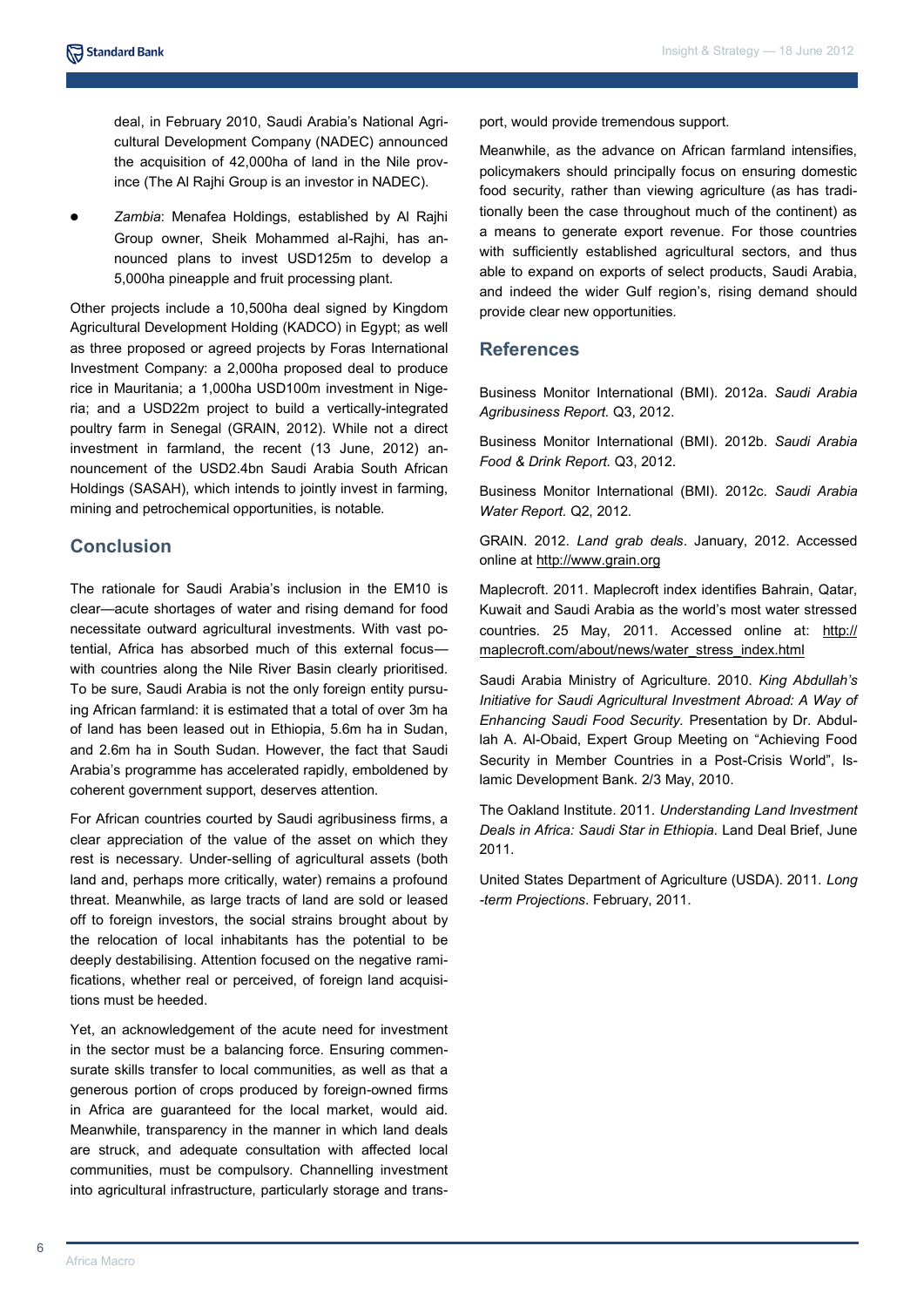

## **Disclaimer**

## **Certification**

The analyst(s) who prepared this research report (denoted by an asterisk\*) hereby certifies(y) that: (i) all of the views and opinions expressed in this research report accurately reflect the research analyst's(s') personal views about the subject investment(s) and issuer(s) and (ii) no part of the analyst's(s') compensation was, is or will be directly or indirectly related to the specific recommendations or views expressed by the analyst(s) in this research report.

## **Conflict of Interest**

It is the policy of The Standard Bank Group Limited and its worldwide affiliates and subsidiaries (together the "Standard Bank Group") that research analysts may not be involved in activities in a way that suggests that he or she is representing the interests of any member of the Standard Bank Group or its clients if this is reasonably likely to appear to be inconsistent with providing independent investment research. In addition research analysts' reporting lines are structured so as to avoid any conflict of interests. For example, research analysts cannot be subject to the supervision or control of anyone in the Standard Bank Group's investment banking or sales and trading departments. However, such sales and trading departments may trade, as principal, on the basis of the research analyst's published research. Therefore, the proprietary interests of those sales and trading departments may conflict with your interests.

#### **Legal Entities**

#### To U. S. Residents

Standard New York Securities, Inc. is registered with the Securities and Exchange Commission as a broker-dealer and is also a member of the FINRA and SIPC. Standard Americas, Inc is registered as a commodity trading advisor and a commodity pool operator with the CFTC and is also a member of the NFA. Both are affiliates of Standard Bank Plc and Standard Bank of South Africa. Standard New York Securities, Inc is responsible for the dissemination of this research report in the United States. Any recipient of this research in the United States wishing to effect a transaction in any security mentioned herein should do so by contacting Standard New York Securities, Inc.

#### To South African Residents

The Standard Bank of South Africa Limited (Reg.No.1962/000738/06) is regulated by the South African Reserve Bank and is an Authorised Financial Services Provider.

#### To U.K. Residents

Standard Bank Plc is authorised and regulated by the Financial Services Authority (register number 124823) and is an affiliate of Standard Bank of South Africa. The information contained herein does not apply to, and should not be relied upon by, retail customers.

### To Turkey Residents

Standard Unlu Menkul Degerler A.S. and Standard Unlu Portfoy Yonetimi A.S. are regulated by the Turkish Capital Markets Board ("CMB"). Under the CMB's legislation, the information, comments and recommendations contained in this report fall outside of the definition of investment advisory services. Investment advisory services are provided under an investment advisory agreement between a client and a brokerage house, a portfolio management company, a bank that does not accept deposits or other capital markets professionals. The comments and recommendations contained in this report are based on the personal opinions of the authors. These opinions might not be appropriate for your financial situation and risk and return preferences. For that reason, investment decisions that rely solely on the information contained in this presentation might not meet your expectations. You should pay necessary discernment, attention and care in order not to experience losses.

#### To Singapore Residents

Singapore recipients should contact a Singapore financial adviser for any matters arising from this research report.

## **Important Regional Disclosures**

The analyst(s) involved in the preparation of this report have not visited the material operations of the subject company(ies) within the past 12 months.

Principal is not guaranteed in the case of equities because equity prices are variable.

Commission is the commission rate or the amount agreed with a customer when setting up an account or at any time after that.

To the extent this is a report authored in whole or in part by a non-U.S. analyst and is made available in the U.S., the following are important disclosures regarding any non-U.S. analyst contributors:

The non-U.S. research analysts (denoted by an asterisk\*) are not registered/qualified as research analysts with FINRA. The non-U.S. research analysts (denoted by an asterisk\*) may not be associated persons of Standard New York Securities Inc. and therefore may not be subject to the NASD Rule 2711 and NYSE Rule 472 restrictions on communications with a subject company, public appearances and trading securities held by a research analyst account. Each analyst (denoted by an asterisk\*) is a Non-U.S. Analyst. The analyst is a research analyst employed by The Standard Bank Group Limited.

#### **General**

This research report is based on information from sources that Standard Bank Group believes to be reliable. Whilst every care has been taken in preparing this document, no research analyst or member of the Standard Bank Group gives any representation, warranty or undertaking and accepts no responsibility or liability as to the accuracy or completeness of the information set out in this document (except with respect to any disclosures relative to members of the Standard Bank Group and the research analyst's involvement with any issuer referred to above). All views, opinions and estimates contained in this document may be changed after publication at any time without notice. Past performance is not indicative of future results.